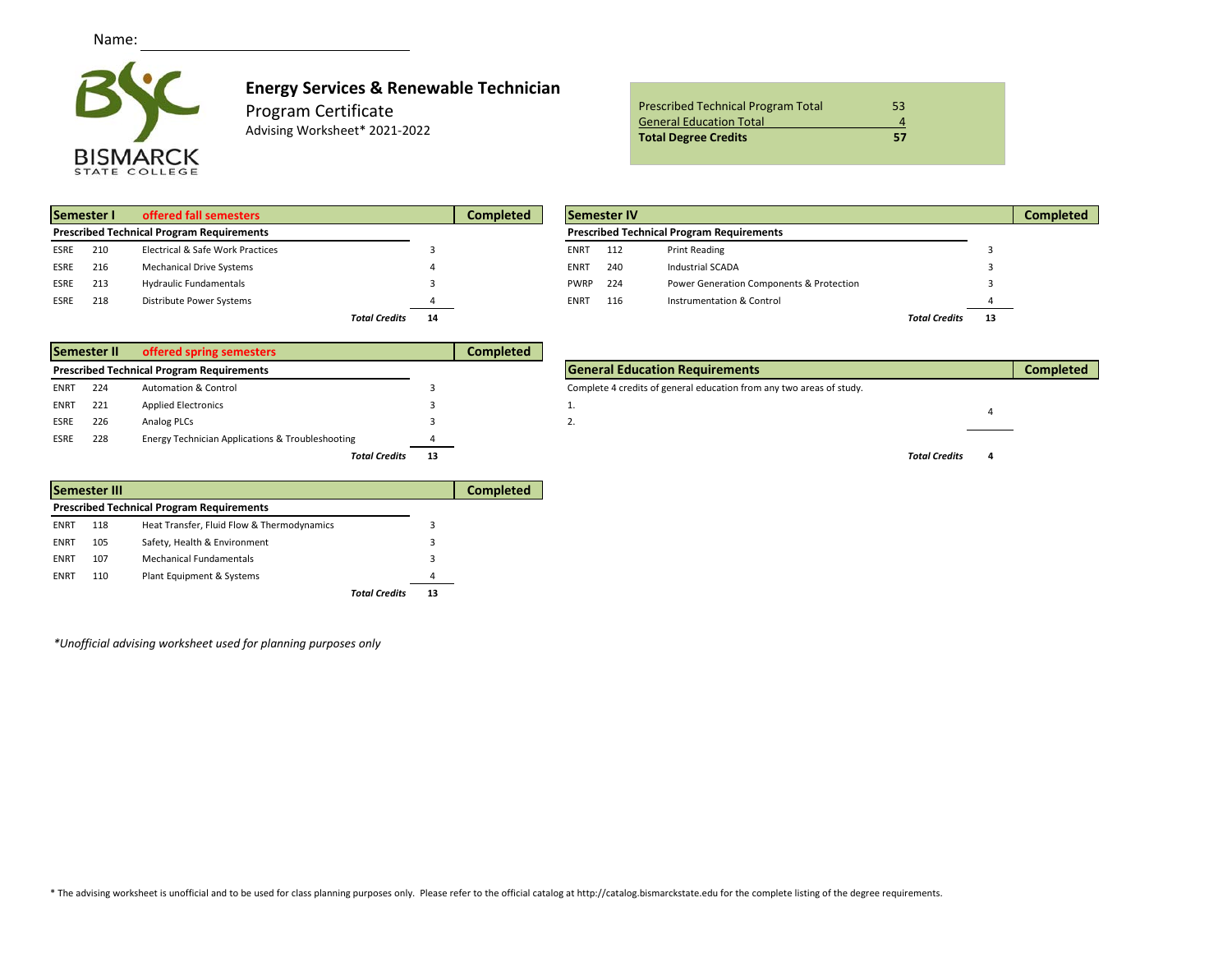## **Programs Containing 45 or more Prescribed Technical Program Requirements 2021-2022 Catalog Program Certificate -**

| Degree Checklist                                                                         |                                                                                              |
|------------------------------------------------------------------------------------------|----------------------------------------------------------------------------------------------|
| Satisfied all degree seeking admission requirements                                      | Cleared all college obligations                                                              |
| Completed a prescribed technical program                                                 | Filed an Application for Degree in the Academic Records Office immediately                   |
| Earned at least 15 semester hours of institutional credit from BSC                       | following enrollment in final semester                                                       |
| Minimum of 2.00 GPA in a prescribed technical program                                    | Specific programs may require additional degree/program requirements; refer to your program. |
| Minimum of 2.00 institutional GPA (BSC only)                                             |                                                                                              |
| Minimum of 2.00 cumulative GPA (BSC + Transfer)                                          |                                                                                              |
| Earned a minimum of 4 semester hours of general education credit from two areas of study |                                                                                              |
|                                                                                          |                                                                                              |
| Legend<br>Course not approved as GERTA                                                   |                                                                                              |

## General Education Requirements

|         |                 |                                       |                         |                 | Programs containing 45 or more credits must complete 4 credits of general education from two areas of study. Area of study is based on course prefix. |                |                 |                                      |
|---------|-----------------|---------------------------------------|-------------------------|-----------------|-------------------------------------------------------------------------------------------------------------------------------------------------------|----------------|-----------------|--------------------------------------|
| Gr. Cr. |                 |                                       | Cr.<br>Gr.              |                 |                                                                                                                                                       | Gr. Cr.        |                 |                                      |
| 3       | ACCT 200        | Elements of Accounting I              | 3/1                     | <b>BIOL 151</b> | General Biology II/Lab                                                                                                                                | 3              | <b>ENGL 125</b> | Introduction to Professional Writing |
| 3       | ACCT 201        | Elements of Accounting II             | 3/1                     | <b>BIOL 170</b> | General Zoology/Lab                                                                                                                                   | 3              | <b>ENGL 211</b> | Introduction to Creative Writing     |
| 3       | <b>ANTH 170</b> | Physical Anthropolgy and Archeology   | 3/1                     | <b>BIOL 220</b> | Anatomy and Physiology I/Lab                                                                                                                          |                | <b>ENGL 221</b> | Introduction to Drama                |
| 3       | <b>ANTH 171</b> | Introduction to Cultural Anthropology | 3/1                     | <b>BIOL 221</b> | Anatomy and Physiology II/Lab                                                                                                                         | $\overline{3}$ | <b>ENGL 222</b> | Introduction to Poetry               |
| 3       | ART 110         | Introduction to the Visual Arts       | 3/1                     | <b>BIOL 250</b> | Survey of Tropical Biology/Lab                                                                                                                        | 3              | <b>ENGL 233</b> | Fantasy and Science Fiction          |
| 3       | <b>ART 122</b>  | Two-Dimensional Design                | 3/1                     | <b>BOT 170</b>  | Plant Form and Diversity/Lab                                                                                                                          | $\overline{3}$ | <b>ENGL 236</b> | Women and Literature                 |
| 3       | <b>ART 124</b>  | Three-Dimensional Design              | 3                       | <b>BUSN 120</b> | <b>Fundamentals of Business</b>                                                                                                                       |                | <b>ENGL 238</b> | Children's Literature                |
| 3       | ART 130         | Drawing I                             | 3/1                     | <b>CHEM 110</b> | Survey of Chemistry/Lab                                                                                                                               | $\overline{3}$ | <b>ENGL 251</b> | <b>British Literature I</b>          |
| 3       | <b>ART 210</b>  | Art History I                         | 3/1                     | <b>CHEM 112</b> | Introduction to Forensic Science/Lab                                                                                                                  | 3              | <b>ENGL 252</b> | <b>British Literature II</b>         |
| 3       | ART 211         | Art History II                        | 3/1                     | <b>CHEM 114</b> | Chemistry in Art/Lab                                                                                                                                  | $\overline{3}$ | <b>ENGL 261</b> | American Literature I                |
| 3       | <b>ART 220</b>  | Painting I                            | 4/1                     | <b>CHEM 115</b> | Introductory Chemistry/Lab                                                                                                                            | 3              | <b>ENGL 262</b> | American Literature II               |
| 3       | <b>ART 221</b>  | Painting II                           | 4/1                     | <b>CHEM 116</b> | Intro to Organic and Biochemistry/Lab                                                                                                                 | 3              | <b>ENGL 278</b> | Alternative Literature               |
| 3       | <b>ART 230</b>  | Drawing II                            | 4/1                     | <b>CHEM 121</b> | General Chemistry I/Lab                                                                                                                               | 3/1            | GEOG 121        | Physical Geography/Lab               |
| 3       | <b>ART 250</b>  | Ceramics I                            | 4/1                     | <b>CHEM 122</b> | General Chemistry II/Lab                                                                                                                              | 3              | GEOG 161        | World Regional Geography             |
| 3       | <b>ART 251</b>  | Ceramics II                           | 3                       | CIS 147         | Principles of Information Security                                                                                                                    | 3/1            | <b>GEOL 102</b> | <b>Historical Geology/Lab</b>        |
|         | <b>ART 265</b>  | Sculpture I                           |                         | CIS 164         | Networking Fundamentals I                                                                                                                             | 3/1            | <b>GEOL 105</b> | Physical Geology/Lab                 |
|         | <b>ART 266</b>  | Sculpture II                          | 3                       | <b>CIS 280</b>  | <b>Cyber Ethics</b>                                                                                                                                   | 3              | GIS 105         | Fundamentals of GIS                  |
|         | <b>ASTR 150</b> | Meteorology/Lab                       | 3                       | CJ 201          | Introduction to Criminal Justice                                                                                                                      |                | GIS 107         | <b>GIS Applications</b>              |
|         | <b>BADM 202</b> | Principles of Management              | 3                       | <b>COMM 110</b> | <b>Fundamentals of Public Speaking</b>                                                                                                                | $\overline{3}$ | <b>HIST 101</b> | Western Civilization I               |
| 3       | <b>BADM 210</b> | Advertising I                         | 3                       | <b>COMM 112</b> | Understanding Media and Social Change                                                                                                                 | 3              | <b>HIST 102</b> | Western Civilization II              |
| ٦       | <b>BADM 240</b> | Sales                                 | 3                       | <b>COMM 211</b> | Oral Interpretation                                                                                                                                   | 3              | <b>HIST 103</b> | United States to 1877                |
|         | <b>BADM 281</b> | <b>Organizational Behavior</b>        | 3                       | <b>COMM 212</b> | <b>Interpersonal Communications</b>                                                                                                                   | $\overline{3}$ | <b>HIST 104</b> | United States Since 1877             |
|         | <b>BADM 282</b> | Human Resource Management             | 3                       | <b>CSCI 101</b> | <b>Introduction to Computers</b>                                                                                                                      | 3              | <b>HIST 211</b> | World Civilizations to 1500          |
|         | <b>BIOL 102</b> | Introduction to Aquarium Keeping      | 3                       | <b>CSCI 122</b> | <b>Beginning Visual Basic</b>                                                                                                                         | $\overline{3}$ | <b>HIST 212</b> | World Civilizations since 1500       |
| 3       | <b>BIOL 109</b> | The Living World                      | 4                       | <b>CSCI 160</b> | Computer Science I                                                                                                                                    | 3              | <b>HIST 220</b> | North Dakota History                 |
| 3/1     | <b>BIOL 111</b> | Concepts of Biology/Lab               | 4                       | <b>CSCI 161</b> | Computer Science II                                                                                                                                   |                | <b>HIST 222</b> | History of the Western Frontier      |
| 3/1     | <b>BIOL 115</b> | Concepts of Anatomy & Physiology/Lab  | $\overline{3}$          | <b>ECON 105</b> | <b>Elements of Economics</b>                                                                                                                          | 3              | <b>HIST 224</b> | American Studies I                   |
| 3       | <b>BIOL 124</b> | <b>Environmental Science</b>          | $\overline{\mathbf{3}}$ | <b>ECON 201</b> | Principles of Microeconomics                                                                                                                          | 3              | <b>HIST 225</b> | American Studies II                  |
| 3/1     | <b>BIOL 125</b> | Introduction to Ecology/Lab           | $\overline{3}$          | <b>ECON 202</b> | Principles of Macroeconomics                                                                                                                          | $1 - 3$        | <b>HIST 243</b> | <b>Historical Investigations</b>     |
| 3/1     | <b>BIOL 126</b> | Human Biology/Lab                     | 3                       | <b>ENGL 110</b> | <b>College Composition I</b>                                                                                                                          |                | <b>HUMS 210</b> | <b>Integrated Cultural Studies</b>   |
| 3/1     | <b>BIOL 150</b> | General Biology I/Lab                 | 3                       | <b>ENGL 120</b> | <b>College Composition II</b>                                                                                                                         |                |                 |                                      |